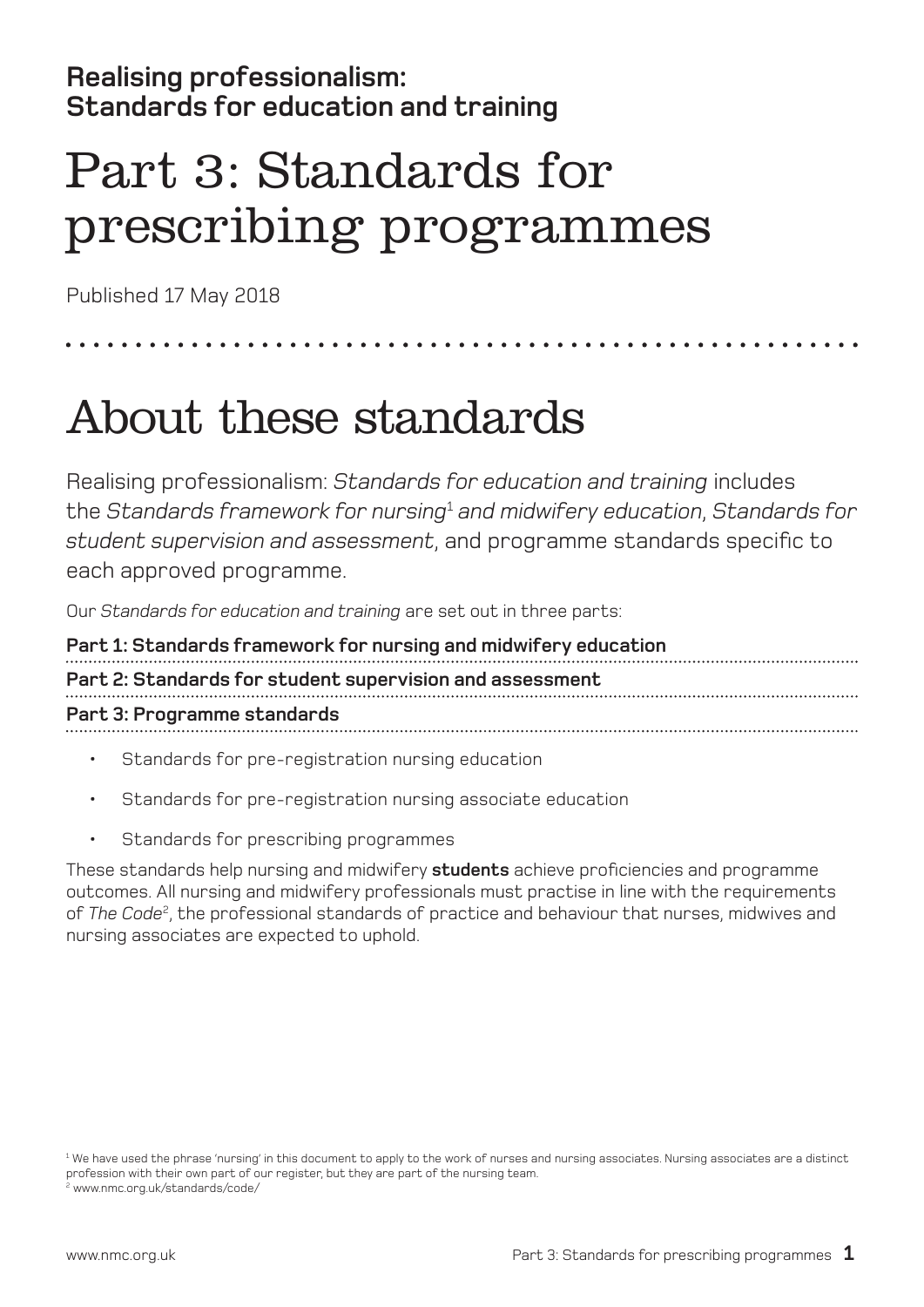# Introduction

Our *Standards for prescribing programmes* sets out the legal requirements, entry requirements, availability of **recognition of prior learning**, methods of assessment and information on the award for all NMC approved prescribing programmes.

**Student nurse and midwife prescribers** in the UK must successfully complete an NMC approved post-registration prescribing programme in order to meet the standards of proficiency necessary for an annotation to be made against an entry on the NMC register as a nurse or midwife prescriber.

Public safety is central to our standards. Students will be in contact with people throughout their education and it's important that they learn in a safe and effective way.

These programme standards should be read with the NMC *Standards framework for nursing and midwifery education* and *Standards for student supervision and assessment* which apply to all NMC approved programmes. There must be compliance with all these standards for an education institution to be approved and to run any NMC approved programme.

Education providers structure their educational programmes to comply with our programme standards. They also design their curricula around the published proficiencies for a particular programme and students are assessed against these proficiencies to make sure they are capable of providing safe and effective care. Proficiencies are the knowledge, skills and behaviours that nurses and midwives need in order to practise. We publish standards of proficiency for the nursing and midwifery professions as well as proficiencies for NMC approved post-registration programmes.

Through our quality assurance (QA) processes we check that education programmes meet all of our standards regarding the structure and delivery of educational programmes, that the programme outcomes relate to the expected proficiencies for particular qualifications and that the **approved education institutions** (AEIs) and **practice learning partners** are managing risks effectively. Using internal and external intelligence we monitor risks to quality in education and training; this intelligence gathering includes analysis of system regulator reports.

Before any programme can be run, we make sure it meets our standards. We do this through an approvals process, in accordance with our Quality assurance framework.

Approved education institutions (AEIs), their practice learning partners, and employers all have ownership and accountability for the development, delivery and management of nurse and midwife prescriber programmes, including curricula and assessment, in line with our standards.

### **Legislative framework**

Article  $19(6)$  of the Nursing and Midwifery Order 2001 $^3$  allows the NMC to establish standards for education and training that lead to additional qualifications which may be recorded on the NMC register. The Standards for prescribing programmes are made under this provision.

3 SI 2002/253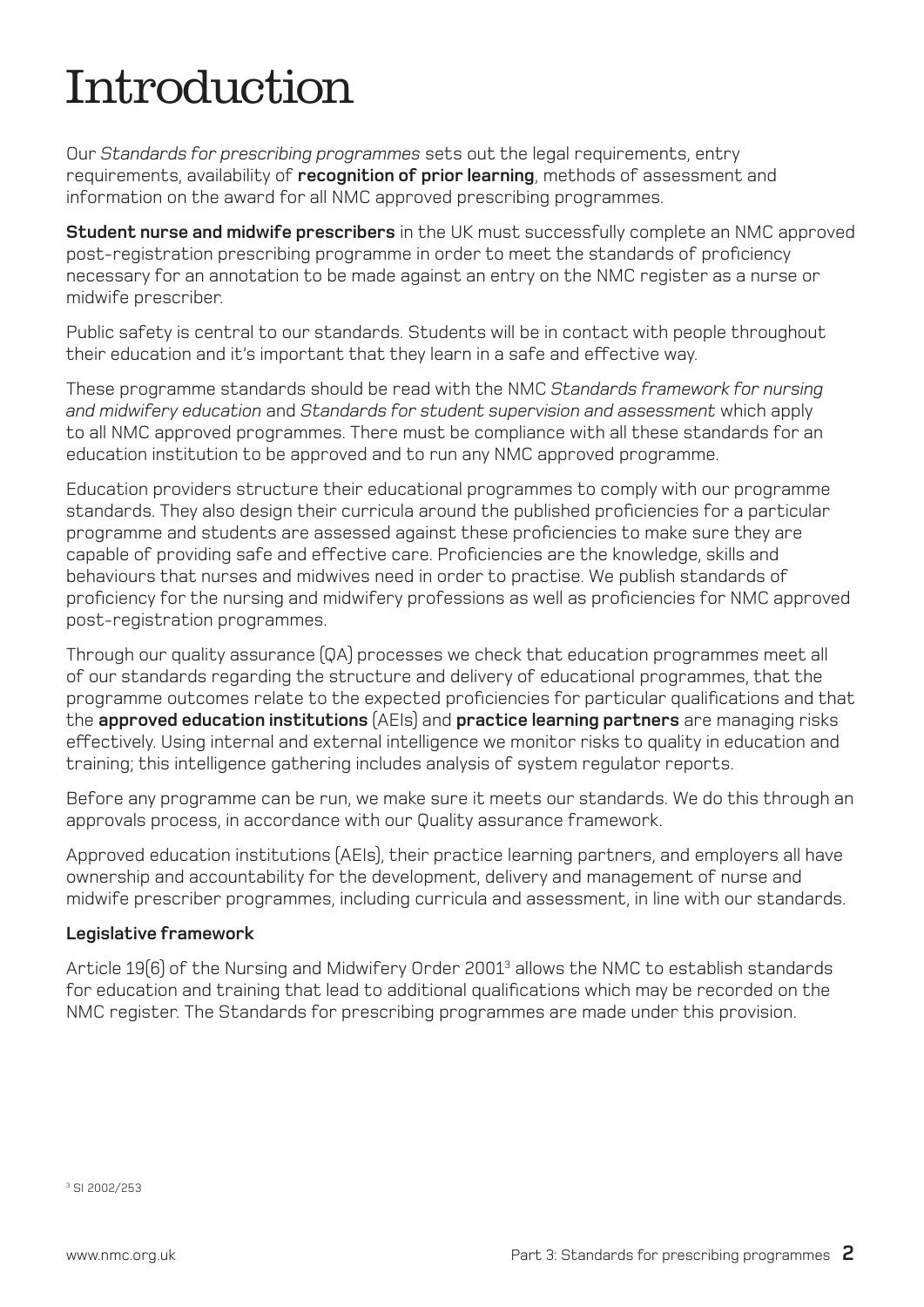### The Royal Pharmaceutical Society Competency Framework

As part of our commitment to inter-professional learning and in recognition of the emphasis now being placed on adopting interdisciplinary approaches to prescribing proficiency, we have decided that in future all NMC approved prescribing programmes must deliver outcomes which meet the Royal Pharmaceutical Society's (RPS) *A Competency Framework for all Prescribers*<sup>4</sup> .

For all categories of prescriber, the RPS Competency Framework applies in full and demonstration of all those competencies contained within it must be achieved in order to be awarded prescriber status.

They must also be maintained thereafter throughout subsequent prescribing practice. The category of award determines the **formulary** a qualified prescriber may prescribe from.

4 This and subsequent references in these standards to the RPS Competency Framework apply to the version of that document that was in place when these standards came into effect and to any subsequent revisions to it or any documents that replace it.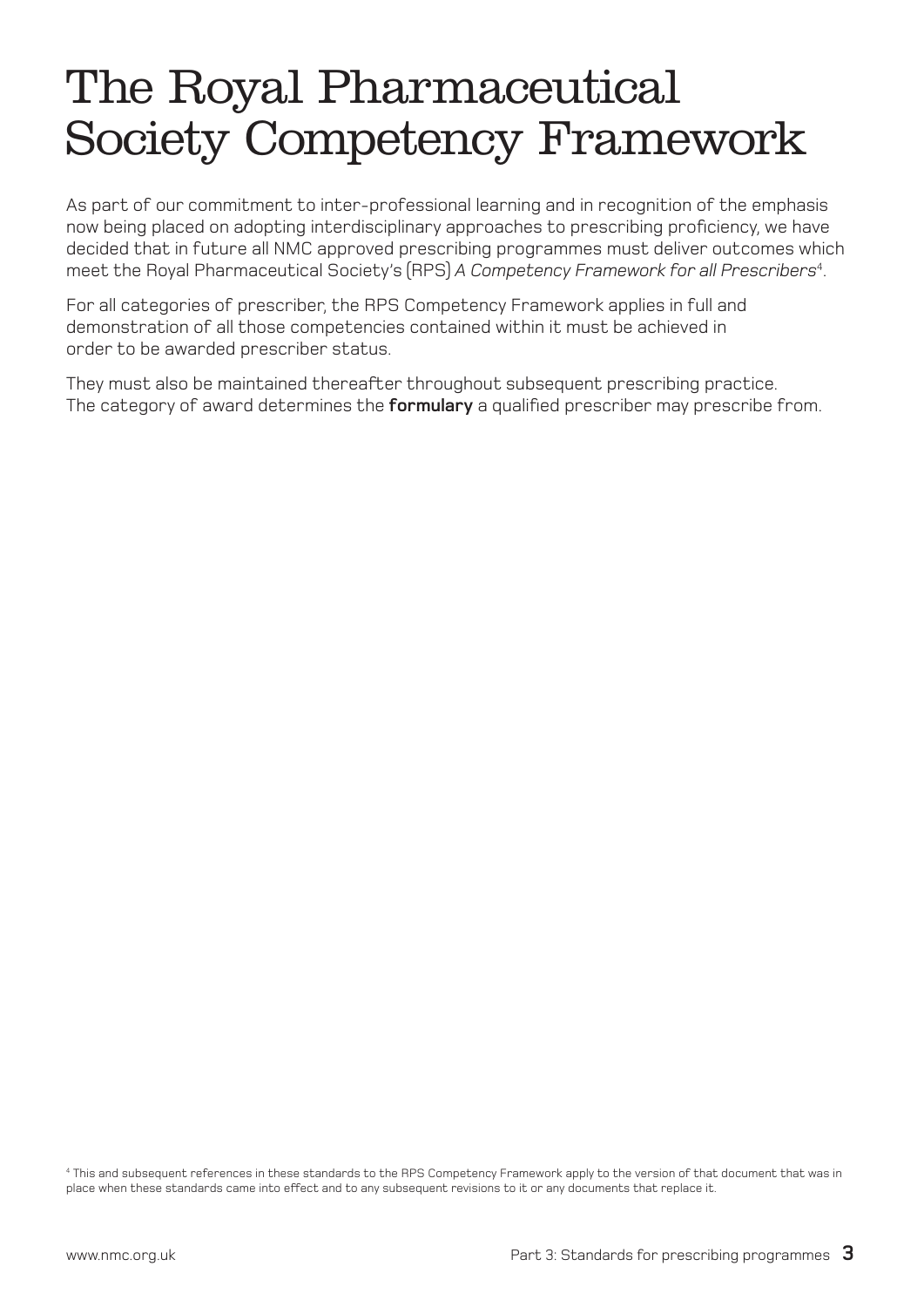### Titles, qualifications and formularies

The following three titles apply to registered nurses, midwives and Specialist Community Public Health Nurses (SCPHNs) who are able to prescribe.

### **1. Community practitioner nurse or midwife prescriber**

**This refers to a registered nurse (level 1), midwife or SCPHN who has an annotation next to their name on our register confirming that they are qualified to prescribe drugs, medicines**  and appliances from the *Nurse Prescribers' Formulary for Community Practitioners*<sup>5</sup> in the **current edition of the** *British National Formulary*<sup>6</sup>**.**

In order to obtain community practitioner nurse or midwife prescriber status, a registered nurse, midwife or SCPHN must successfully complete either:

- 1.1 A community practitioner nurse prescribing course as part of an existing approved SCPHN or district nursing specialist practitioner qualification (SPQ) education programme. This is sometimes known as a 'V100 course' from the code that is used to enter the annotation onto the NMC register indicating that a registrant has successfully completed a prescribing course as part of a SCPHN or district nursing SPQ programme and can prescribe from the limited community formulary; or
- 1.2 A stand-alone prescribing course for nurse or midwives who have not undertaken the community practitioner nurse (V100) qualification as part of an integrated programme of education, for example as part of a specialist practice qualification in district nursing or a SCPHN health visiting programme but who wish to be able to prescribe from the *Nurse Prescribers' Formulary for Community Practitioners* in the current edition of the *British National Formulary.* This is sometimes known as a 'V150 course' from the code that is used to enter the annotation onto the NMC register indicating that a nurse or midwife (who is not a SCPHN and has not completed an SPQ as, for example, a district nurse that includes a prescribing qualification) has successfully completed an approved NMC prescribing programme and can prescribe from the limited community formulary.

### **2. Nurse or midwife independent prescriber**

This refers to a registered nurse (level 1), midwife or SCPHN who has an annotation next to their name on our register confirming that they may prescribe any medicine for any medical condition within their competence (with the exception of certain controlled drugs).

### **3. Supplementary prescriber**

This refers to a registered nurse (level 1), midwife or SCPHN who has an annotation next to their name on our register confirming that they are able to work in partnership with an independent prescriber (such as a doctor or dentist) to implement an agreed patient/client-specific clinical management plan with the patient/client's agreement.

In order to obtain independent/supplementary prescriber status, a registered nurse, midwife or SCPHN must successfully complete an independent/supplementary prescriber preparation programme.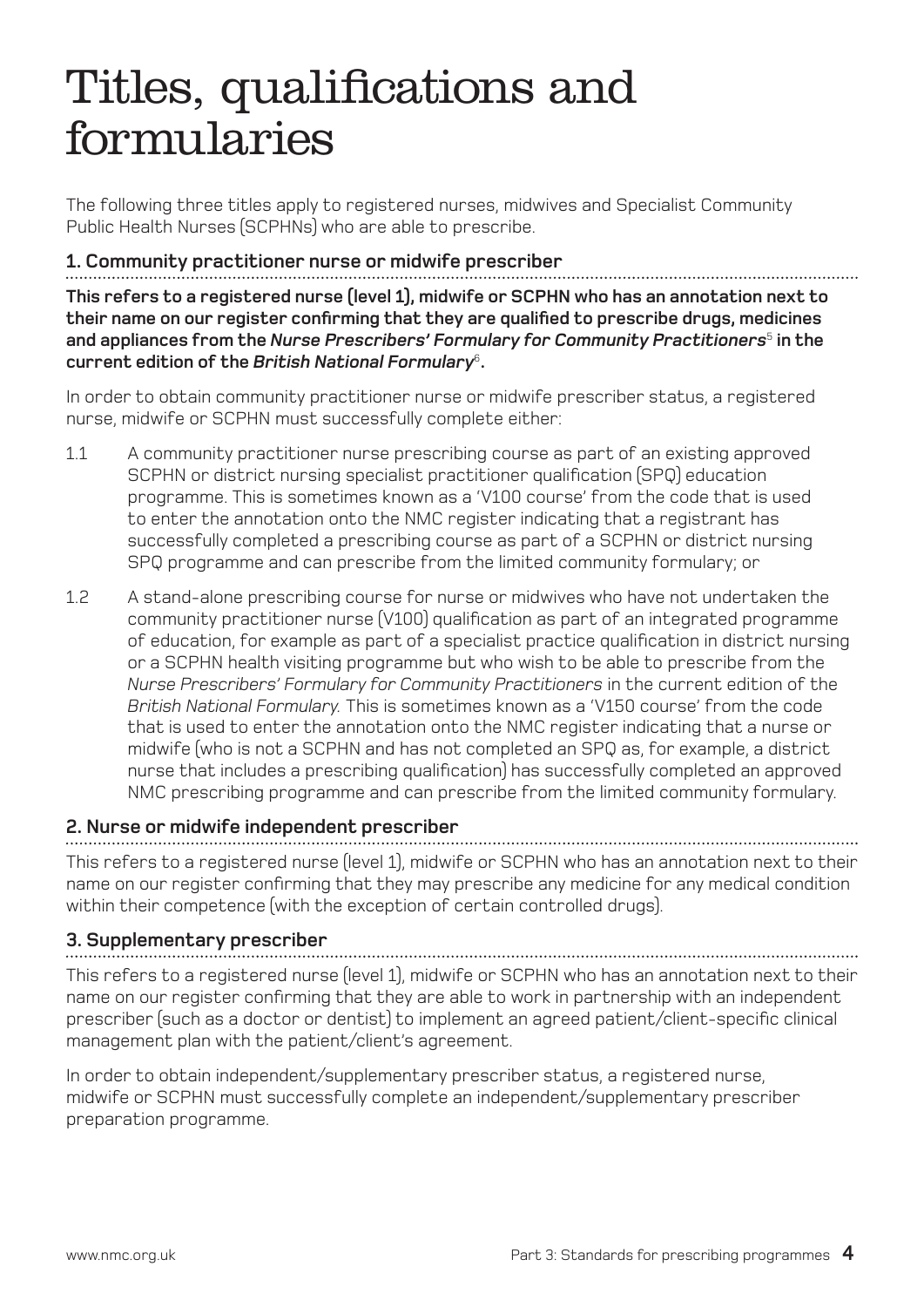This is sometimes known as a 'V300 course', from the code that is used to enter the annotation onto the NMC register indicating that a nurse or midwife has successfully completed an NMC approved prescribing programme that gives them independent/supplementary prescriber status, allowing them to prescribe any drugs (except certain controlled drugs) appropriate to their scope of practice.

Stand-alone extended formulary prescriber status was previously available by way of successfully completing the now discontinued V200 prescribing programme, before supplementary prescribing was introduced in 2003.

The above titles are set out in law $\bar{q}$  and in NMC legislation $^8$ .

<sup>5</sup> bnf.nice.org.uk/nurse-prescribers-formulary

<sup>6</sup> bnf.nice.org.uk

<sup>7</sup> Human Medicines Regulations SI 2012/1916, regulations 214(3)(c), 214(3)(d) and 214(4).

<sup>&</sup>lt;sup>8</sup> The Nurses and Midwives (Parts of and Entries in the Register) Order of Council 2004 ("the Parts and Entries Order") SI 2004/1765, Article 7(2).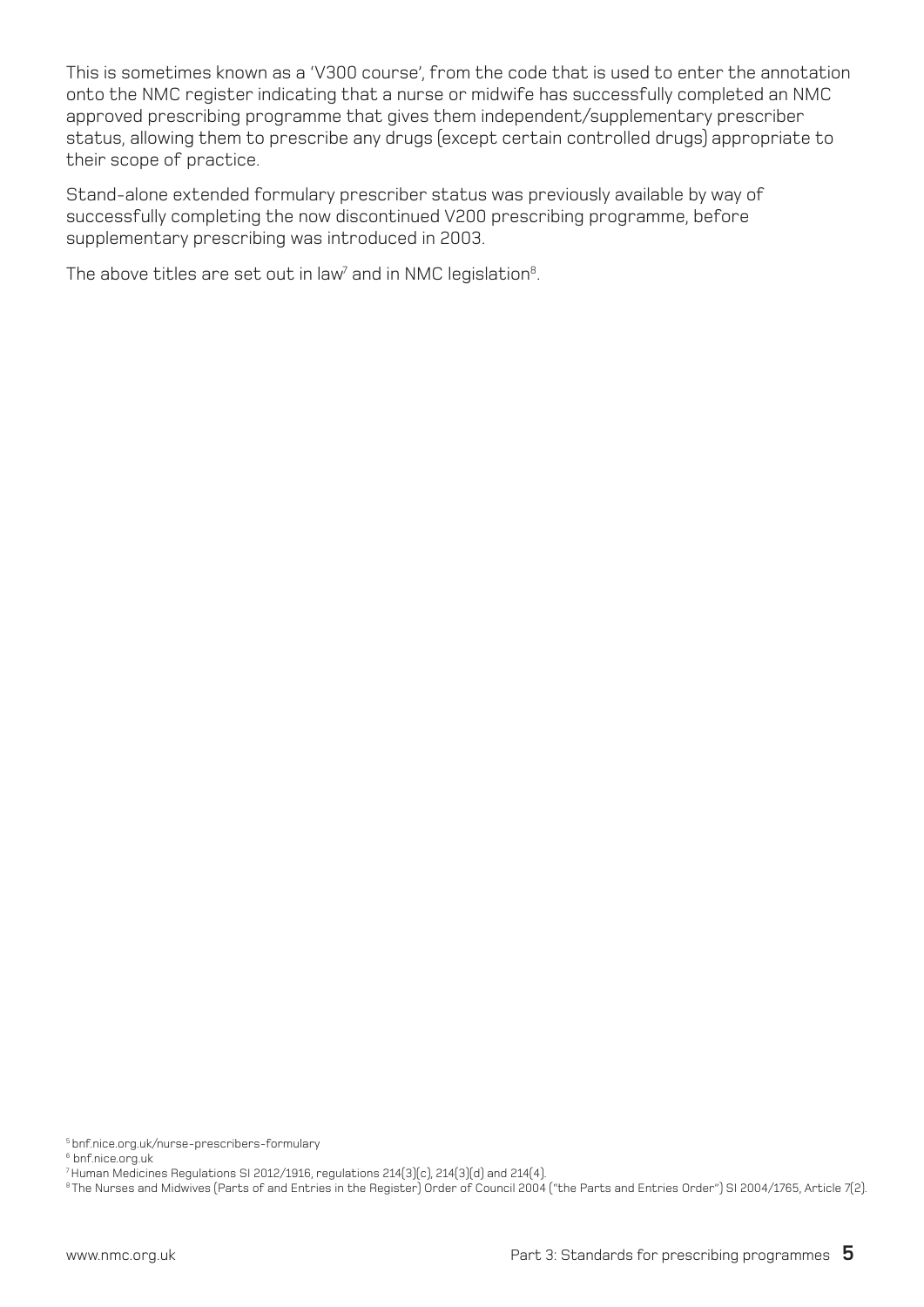# The student journey

*Standards for prescribing programmes* follow the student prescriber's journey and are grouped under the following five headings:

### **1. Selection, admission and progression**

Standards about an applicant's suitability and continued participation in a prescribing programme

### **2. Curriculum**

Standards for the content, delivery and evaluation of prescribing programmes

### **3. Practice learning**

Standards specific to learning for student prescribers that takes place in practice settings

### **4. Supervision and assessment**

Standards for safe and effective supervision and assessment for prescribing programmes

### **5. Qualification to be awarded**

Standards which state the award and information for annotation onto the NMC register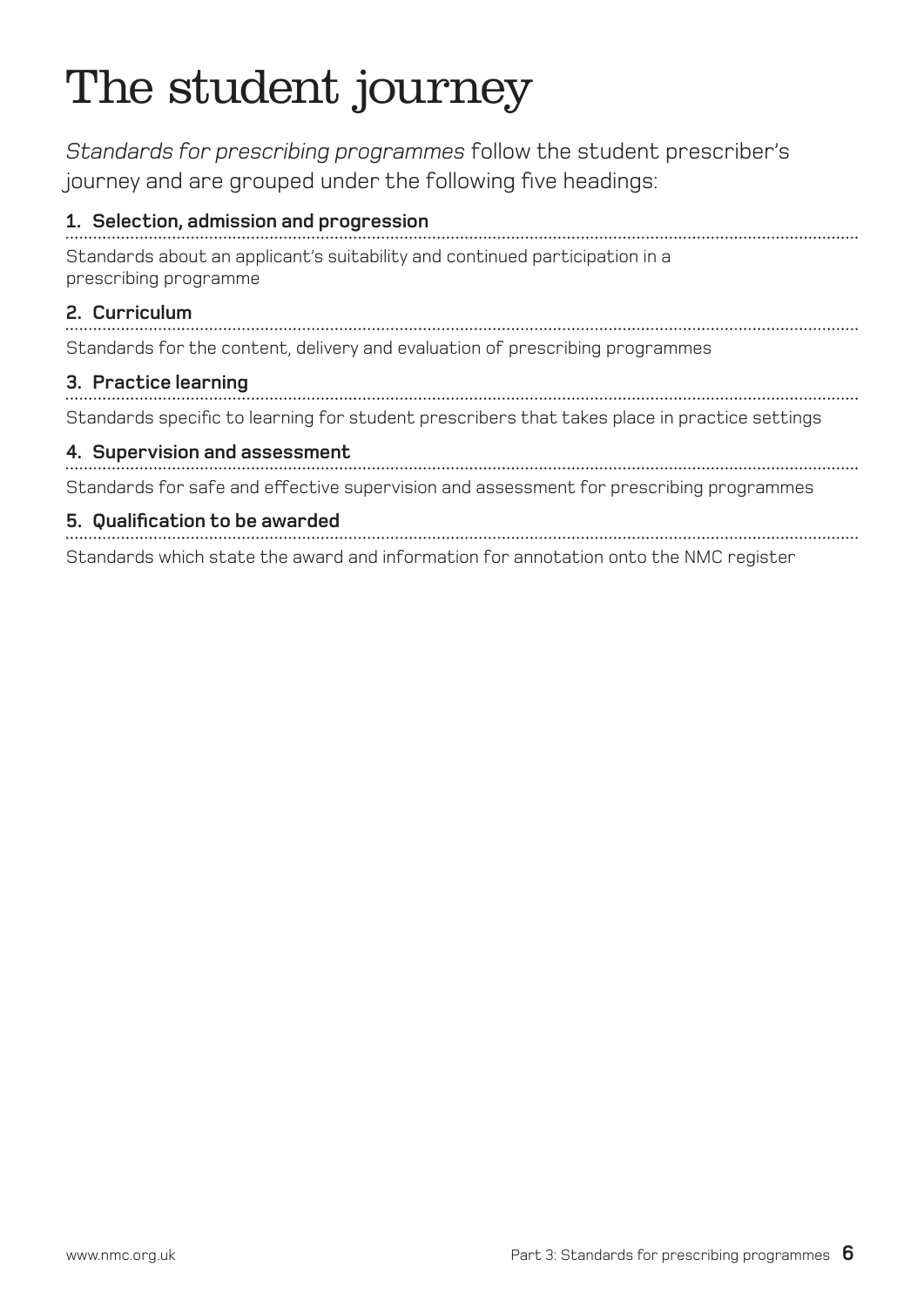### 1 Selection,admission and progression

#### **Approved education institutions together with practice learning partners must:**

- 1.1 ensure that the applicant is a registered nurse (level 1), a registered midwife or a SCPHN before being considered as eligible to apply for entry onto an NMC approved prescribing programme
- 1.2 provide opportunities that enable all nurse (level 1), midwife or SCPHN registrants (including NHS, self-employed or non-NHS employed registrants) to apply for entry onto an NMC approved prescribing programme
- 1.3 confirm that the necessary governance structures are in place (including clinical support, access to protected learning time and employer support where appropriate) to enable students to undertake, and be adequately supported throughout, the programme
- 1.4 consider recognition of prior learning that is capable of being mapped to the RPS *Competency Framework for all Prescribers*
- 1.5 confirm on entry that any applicant selected to undertake a prescribing programme has the competence, experience and academic ability to study at the level required for that programme
- 1.6 confirm that the applicant is capable of safe and effective practice at a level of proficiency appropriate to the programme to be undertaken and their intended area of prescribing practice in the following areas:
	- 1.6.1 Clinical/health assessment
	- 1.6.2 Diagnostics/care management
	- 1.6.3 Planning and evaluation of care, and
- 1.7 ensure that applicants for V300 supplementary/independent prescribing programmes have been registered with the NMC for a minimum of one year prior to application for entry onto the programme.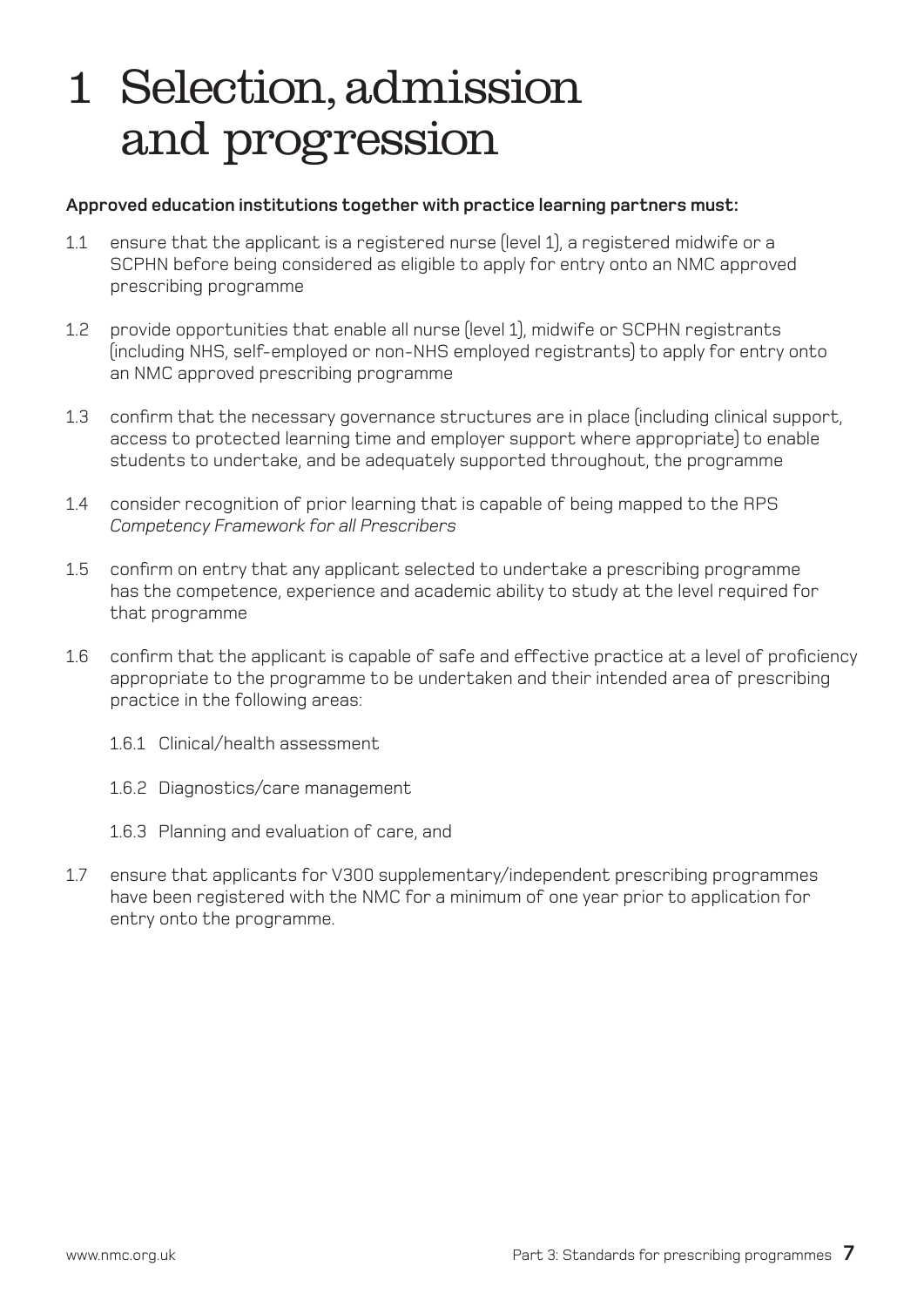# 2 Curriculum

#### **Approved educations institutions together with practice learning partners must:**

- 2.1 ensure programmes comply with the NMC *Standards framework for nursing and midwifery education*
- 2.2 ensure that all prescribing programmes are designed to fully deliver the competencies set out in the RPS A *Competency Framework for all Prescribers*, as necessary for safe and effective prescribing practice
- 2.3 state the learning and teaching strategies that will be used to support achievement of those competencies
- 2.4 develop programme outcomes that inform learning in relation to the formulary relevant to the individual's intended scope of prescribing practice:
	- 2.4.1 stating the general and professional content necessary to meet the programme outcomes
	- 2.4.2 stating the prescribing specific content necessary to meet the programme outcomes
	- 2.4.3 confirming that the programme outcomes can be applied to all parts of the NMC register: the four fields of nursing practice (adult, mental health, learning disabilities and children's nursing); midwifery; and specialist community public health nursing;
- 2.5 ensure that the curriculum provides a balance of theory and practice learning, using a range of learning and teaching strategies, and
- 2.6 ensure that programmes delivered in Wales comply with any legislation which supports the use of the Welsh language.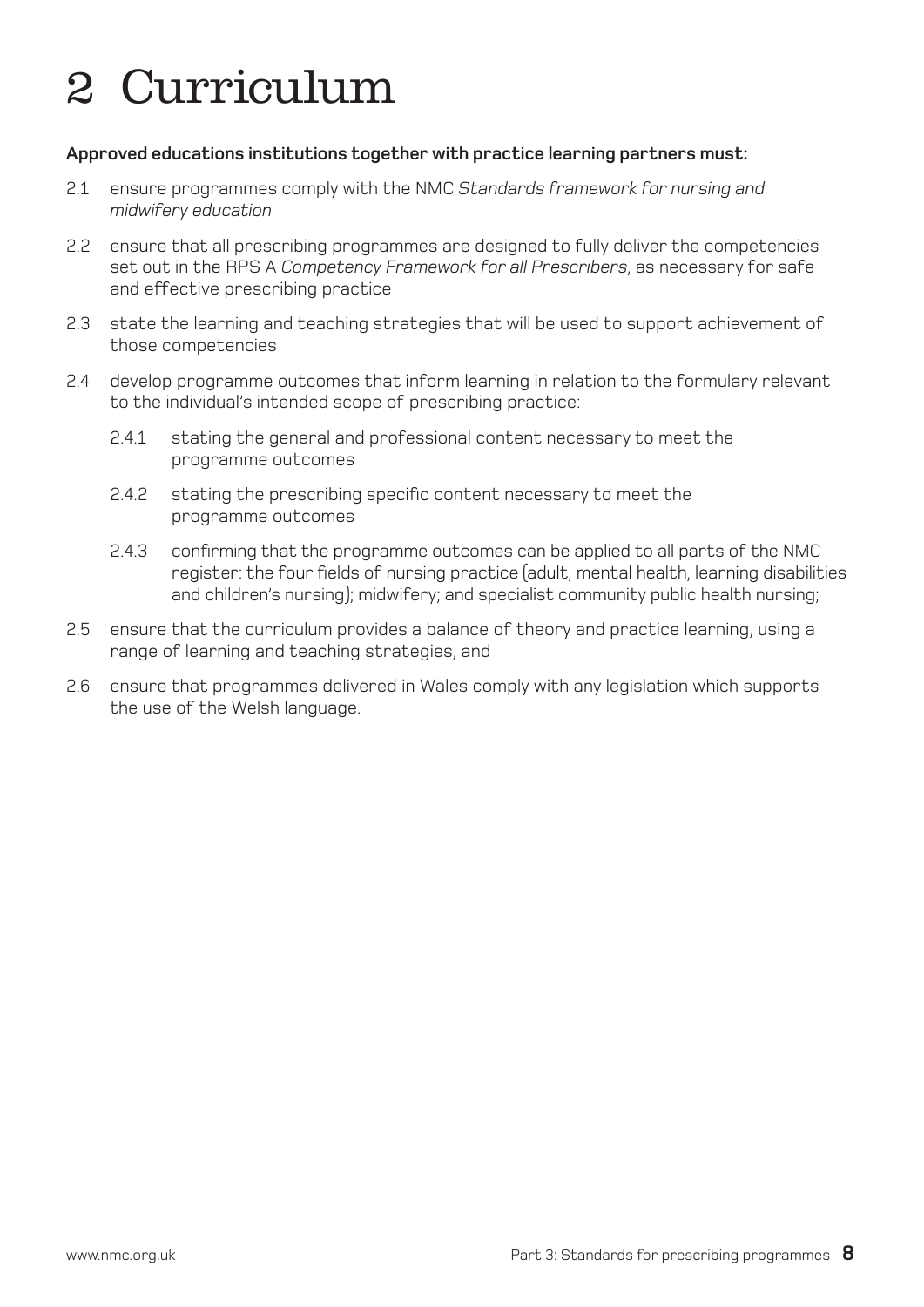# 3 Practice learning

### **Approved education institutions must:**

3.1 ensure that suitable and effective arrangements and governance for practice learning are in place for all applicants including arrangements specifically tailored to those applicants who are self-employed.

#### **Approved education institutions together with practice learning partners must:**

- 3.2 ensure that practice learning complies with the NMC *Standards for student supervision and assessment*
- 3.3 ensure technology enhanced and simulation-based learning opportunities are used effectively and proportionately to support learning and assessment, and
- 3.4 ensure that students work in partnership with the education provider and their practice learning partners to arrange supervision and assessment that complies with the NMC *Standards for student supervision and assessment*.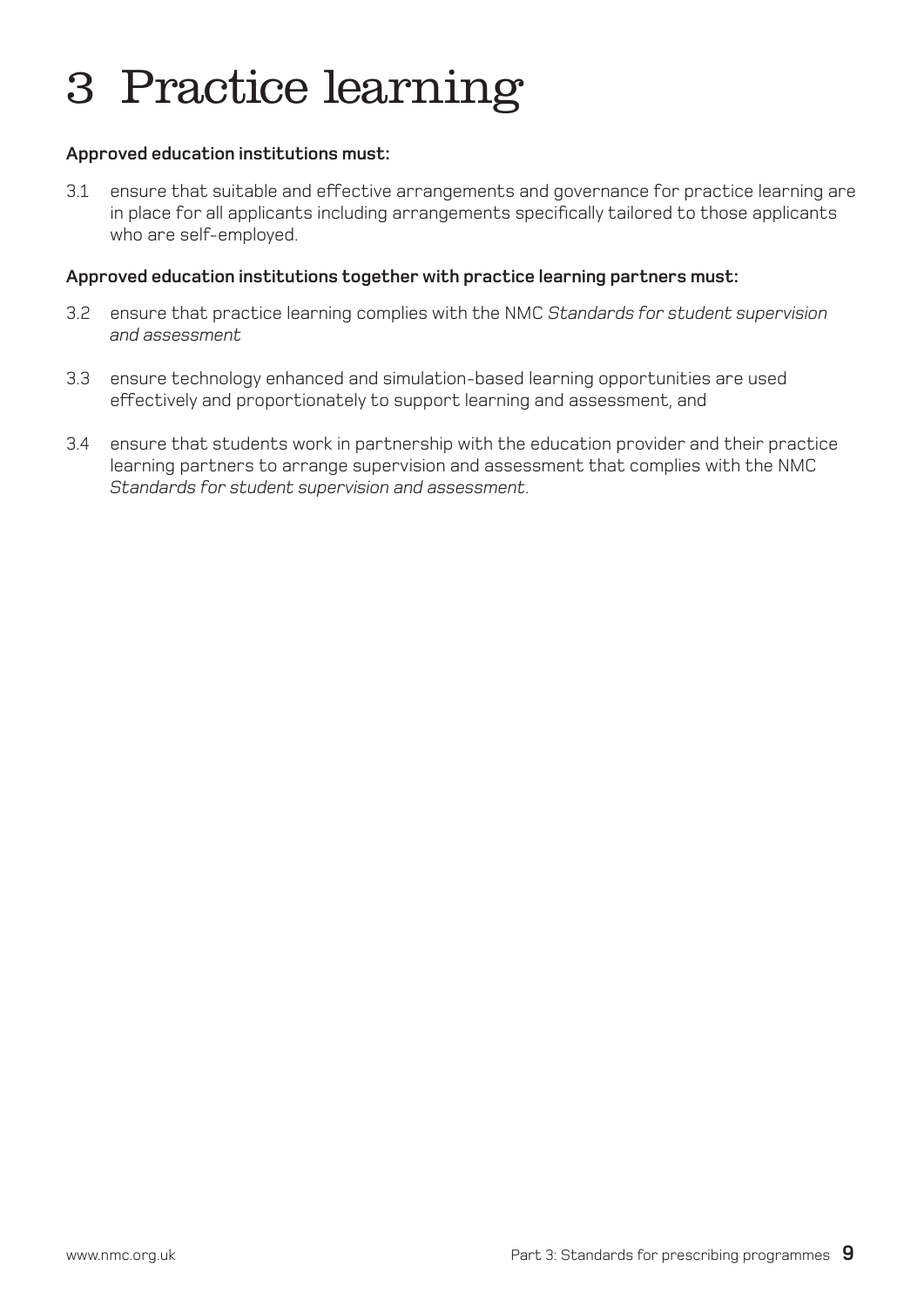# 4 Supervision and assessment

### **Approved education institutions together with practice learning partners must:**

- 4.1 ensure that support, supervision, learning and assessment provided complies with the NMC *Standards framework for nursing and midwifery education*
- 4.2 ensure that support, supervision, learning and assessment provided complies with the NMC *Standards for student supervision and assessment*
- 4.3 appoint a programme leader in accordance with the requirements of the NMC *Standards framework for nursing and midwifery education*. The programme leader of a prescribing programme may be any registered healthcare professional with appropriate knowledge, skills and experience
- 4.4 ensure the programme leader works in conjunction with the Lead Midwife for Education (LME) and the practice assessor to ensure adequate support for any midwives undertaking prescribing programmes
- 4.5 ensure the student is assigned to a practice assessor who is a registered healthcare professional and an experienced prescriber with suitable equivalent qualifications for the programme the student is undertaking
	- 4.5.1 In exceptional circumstances, the same person may fulfil the role of practice supervisor and practice assessor for that part of the programme where the prescribing student is undergoing training in a practice learning setting. In such instances, the student, practice supervisor/assessor and the AEI will need to evidence why it was necessary for the practice supervisor and assessor roles to be carried out by the same person
- 4.6 ensure the student is assigned to an academic assessor who is a registered healthcare professional with suitable equivalent qualifications for the programme the student is undertaking
- 4.7 provide feedback to students throughout the programme to support their development as necessary for meeting the RPS competencies and programme outcomes
- 4.8 assess the student's suitability for award based on the successful completion of a period of practice based learning relevant to their field of prescribing practice
- 4.9 ensure that all programme learning outcomes are met, addressing all areas necessary to meet the RPS competencies. This includes all students:
	- 4.9.1 successfully passing a **pharmacology** exam (the pharmacology exam must be passed with a minimum score of 80%), and
	- 4.9.2 successfully passing a numeracy assessment related to prescribing and calculation of medicines (the numeracy assessment must be passed with a score of 100%).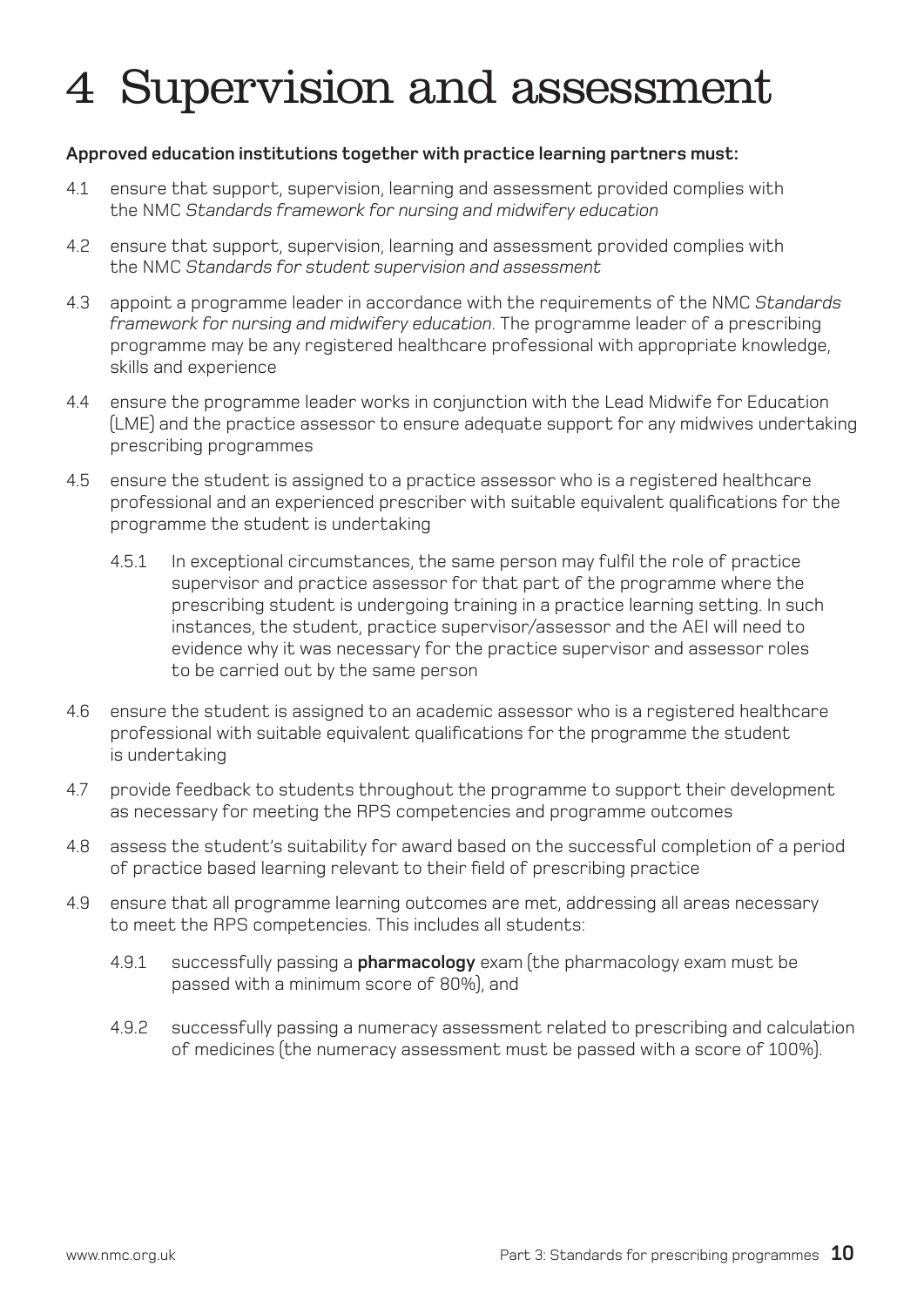# 5 Qualification to be awarded

### **Approved education institutions together with practice learning partners must:**

- 5.1 following successful completion of an NMC approved programme of preparation, confirm that the registered nurse (level 1), midwife or SCPHN is eligible to be recorded as a prescriber, in either or both categories of:
	- 5.1.1 a community practitioner nurse or midwife prescriber (V100/V150), or
	- 5.1.2 a nurse or midwife independent/supplementary prescriber (V300)
- 5.2 ensure that participation in and successful completion of an NMC approved prescribing programme leads to accreditation at a level equivalent to a bachelor's degree<sup>9</sup> as a minimum award
- 5.3 inform the student that the award must be registered with us within five years of successfully completing the programme and if they fail to do so they will have to retake and successfully complete the programme in order to qualify and register their award as a prescriber<sup>10</sup>, and
- 5.4 inform the student that they may only prescribe once their prescribing qualification has been annotated on the NMC register and they may only prescribe from the formulary they are qualified to prescribe from and within their competence and scope of practice.

9 Level 6 in England or equivalent in the rest of the UK

<sup>10</sup> The requirement to undertake the qualification again is a standard made by Council under its powers contained at Article 19(3) of the Nursing and Midwifery Order (2001 as amended).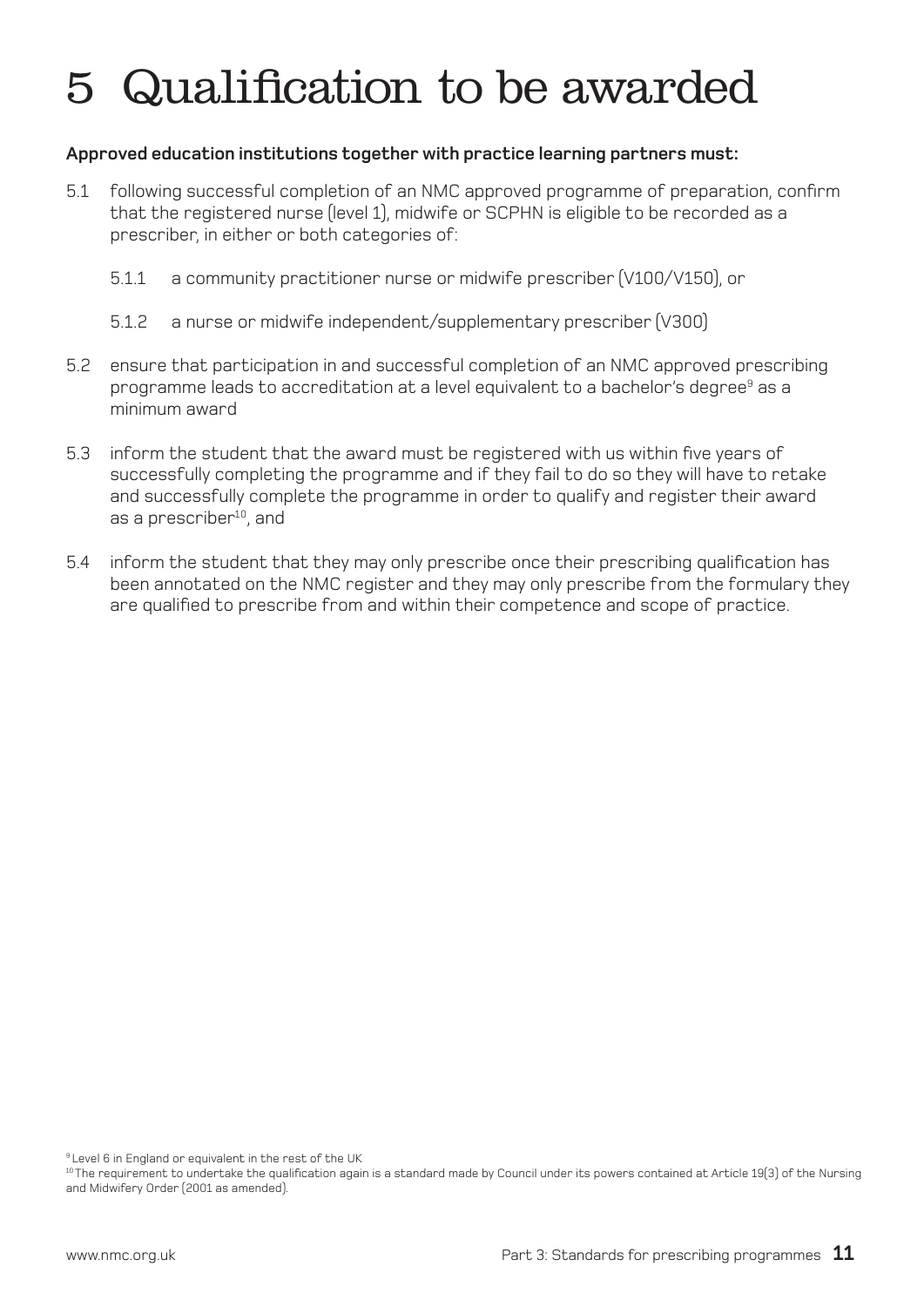# Glossary

**Approved education institutions (AEIs)**: the status awarded to an institution, or part of an institution, or combination of institutions, that works in partnership with practice learning providers. AEIs will have provided us with assurance that they are accountable and capable of delivering NMC approved education programmes.

**Formulary:** an official list giving details of prescribable medicines. The main function of a nursing and midwifery prescription formulary is to specify those particular medications that are approved to be prescribed by nurses and midwives, depending on the level of qualification they have obtained.

**Nurse and midwife prescribers**: the collective title for those nurses and midwives who have successfully completed an NMC approved prescribing programme and had that qualification added as an annotation to their entry on the NMC register.

**Pharmacology**: the study of medicinal drugs and their effect on the body. This includes both pharmacokinetics (the effect of the body on drugs) and pharmacodynamics (the effect of drugs on the body).

**Practice learning partners**: organisations that provide practice learning necessary for supporting pre-registration and post registration students in meeting proficiencies and programme outcomes.

**Recognition of prior learning (RPL)**: a process that enables previous certificated or experiential learning to be recognised and accepted as meeting some programme outcomes and requirements; this means it includes both theory and practice achievement.

**Student**: any individual enrolled onto an NMC approved programme at pre-registration or post-registration level, whether full time or less than full time.